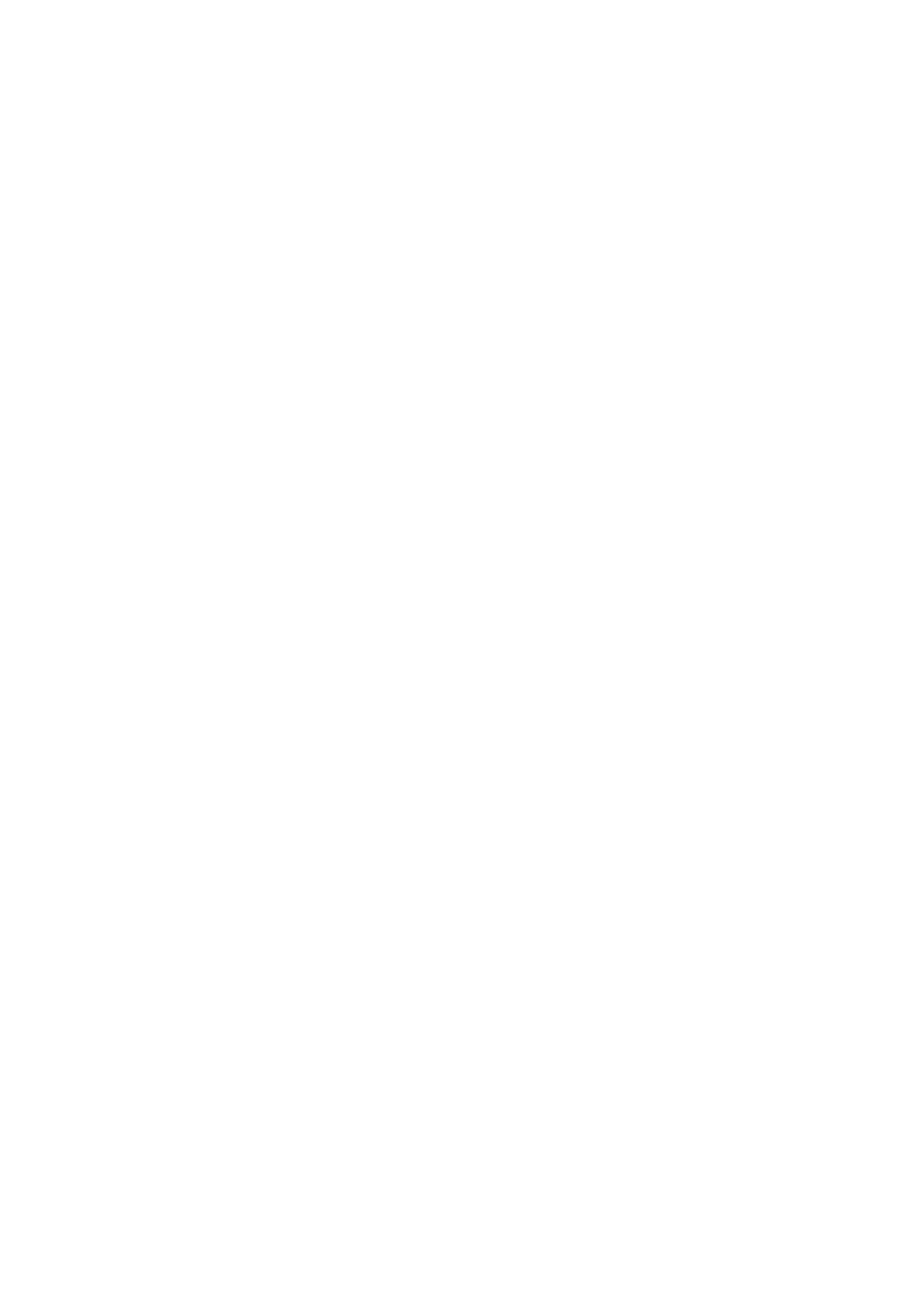# **1. Introduction**

*'Every child deserves the best possible start in life and support to fulfil their potential. A child's experience in the early years has a major impact on their future life chances. A secure, safe and happy childhood is important in its own right and it provides the foundation for children to make the most of their abilities and talents as they grow up.'*

Early Years Foundation Stage Profile – Department for Children, Schools and Families 2012 The Early Years Foundation Stage applies to children from birth to the end of the reception year. At Sacred Heart RC Primary School children are admitted to reception in the September following their fourth birthday.

Early childhood is the foundation on which children build the rest of their lives. At Sacred Heart RC Primary School we greatly value the importance that the Early Years Foundation Stage (EYFS) plays in laying secure foundations for future learning and a child's preparation for life. We are committed to provide a high quality early years education which gives children a secure and confident start to their school life and nurtures a lifelong love of learning.

The Early Years Foundation Stage (EYFS) learning is the foundation upon which young children build the rest of their lives. It is a single framework for care, learning and development. All children should be given the opportunity to experience the best possible start to their education to develop solid foundations which will ensure that they flourish throughout their school years and on into adulthood.

## **2. Aims & Objectives**

We aim to support all children to become independent and collaborative learners. We will provide a broad and balanced curriculum that will enable each child to develop personally, socially, emotionally, spiritually, physically, creatively and intellectually to their full potential.

At Sacred Heart Catholic Primary School, we will:

- Provide a happy, safe, stimulating and challenging programme of learning and development for the children to experience as they begin their journey through school.
- Provide a broad, balanced, relevant and creative curriculum that will set in place firm foundations for further learning and development in Key Stage 1 and beyond and enable choice and decision making, fostering independence and self-confidence.
- Use and value what each child can do, assessing their individual needs and helping each child to progress.
- Develop excellent relationships with parents and carers to build a strong partnership in supporting their children.
- Provide a caring and inclusive learning environment which is sensitive to the requirements of the individual child including those who have additional needs.
- The early-years education we offer our children is based on the following principles:
	- It builds on what our children already know and can do;
	- It ensures that no child is excluded or disadvantaged;
	- It offers a structure for learning that has a range of starting points, content that matches the needs of young children, and activities that provide opportunities for learning both indoors and outdoors;
	- It provides a rich and stimulating environment:
	- It acknowledges the importance of a full working partnership with parents and carers.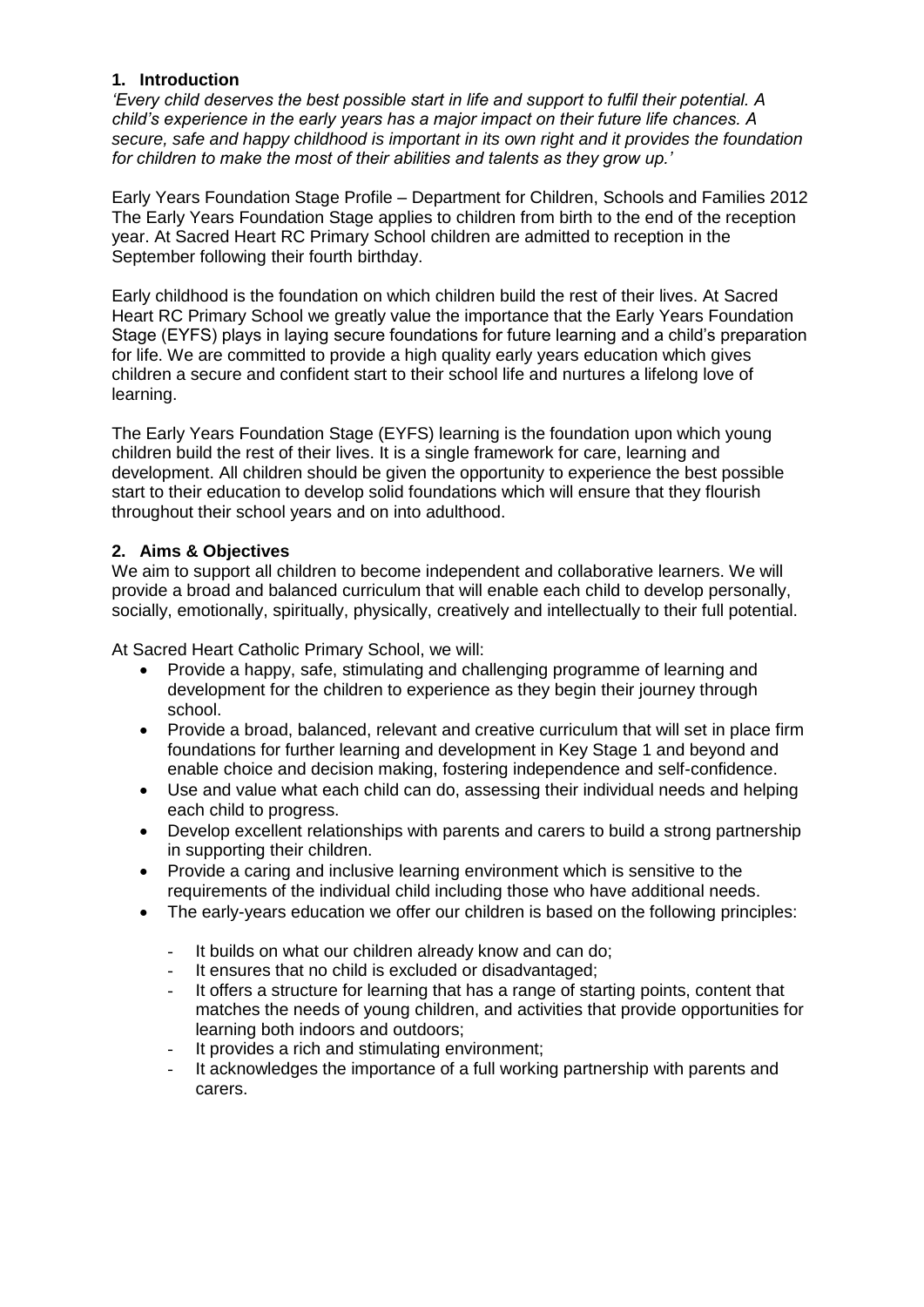# **3. Background to the Early Years Foundation Stage**

The Early Years Foundation Stage is based on four themes:

- 1. A Unique Child
- 2. Positive Relationships
- 3. Enabling Environments
- 4. Learning and Development

## **A Unique Child**

At Sacred Heart Catholic Primary School we recognise that every child is a competent learner who can be resilient, capable, confident and self-assured. We recognise that children develop in individual ways and at varying rates.

Children's attitudes and dispositions to learning are influenced by feedback from others; we use praise and encouragement, as well as celebration and rewards, to encourage children to develop a positive attitude to learning.

We give our children every opportunity to achieve their personal best and planning is adapted to meet the needs of all groups and abilities. We do this by taking account of our children's range of life experiences when we are planning for their learning.

We work closely with parents, carers and other outside agencies to ensure all children's needs are met so they can access the curriculum and make good progress.

#### **Inclusion**

We value the diversity of individuals within the school and do not discriminate against children because of 'differences'. All children at Sacred Heart Catholic Primary School are treated fairly regardless of race, religion or abilities. All children and their families are valued within our school.

We believe that all our children matter. We give our children every opportunity to achieve their best. We do this by taking account of our children's range of life experiences when planning for their learning.

In the EYFS we set realistic and challenging expectations that meet the needs of our children. We achieve this by planning to meet the needs of boys and girls, children with special educational needs, children who are more able, children with disabilities, children from all social and cultural backgrounds, children of different ethnic groups and those from diverse linguistic backgrounds.

We meet the needs of all our children through:

- planning opportunities that build upon and extend children's knowledge, experience and interests, and develop their self-esteem and confidence;
- using a wide range of teaching strategies based on children's learning needs;
- providing a wide range of opportunities to motivate and support children and to help them to learn effectively;
- providing a safe and supportive learning environment in which the contribution of all children is valued;
- using resources which reflect diversity and are free from discrimination and stereotyping;
- planning challenging activities for children whose ability and understanding are in advance within their learning.
- monitoring children's progress and taking action to provide support as necessary.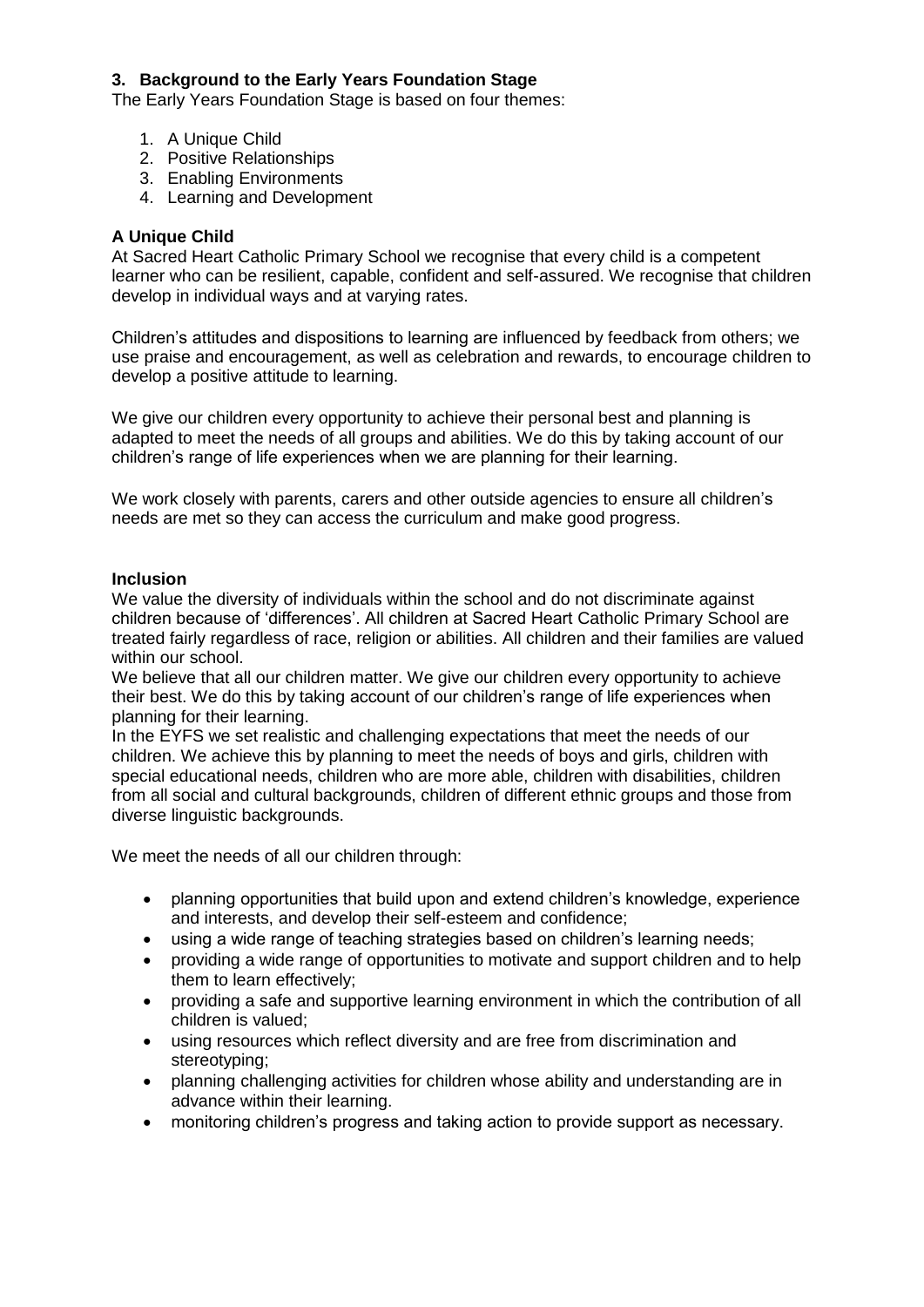# **Special Educational Needs (SEN)**

There may be children in the EYFS who have SEN and are at Early Years Action, Early Years Action Plus or with a statement for SEN. Personalised learning will be promoted for these children at all times. Individual Education Plans (IEPs) will be consulted and followed. Children will be given the opportunities to access learning objectives appropriate to their level of understanding and ability. SEN will be shown in the planning. (See SEN policy)

#### **Gifted & Talented**

There may be children in the EYFS who are gifted and talented. Personalised learning will be promoted to encourage all children to achieve their potential. Provision for Gifted and Talented children will not be merely differentiation through outcome. Children will be stretched and extended where appropriate.

#### **Welfare**

"Children learn best when they are healthy, safe and secure, when their individual needs are met and when they have positive relationships with the adults caring for them." At Sacred Heart Catholic Primary School we understand that we are legally required to comply with certain welfare requirements as stated in the Statutory Framework for EYFS – September 2014.

We understand that we are required to:

- Promote the welfare of children.
- Promote good health, preventing the spread of infection and taking appropriate action when children are ill.
- Manage behaviour effectively in a manner appropriate for the children's stage of development and individual needs.
- Ensure all adults who look after the children or who have unsupervised access to them are suitable to do so.
- Ensure that the premises, furniture and equipment is safe and suitable for purpose
- Ensure that every child receives enjoyable and challenging learning and development experiences tailored to meet their needs.
- Maintain records, policies and procedures required for safe efficient management of the setting and to meet the needs of the children.

Children's safety and welfare is paramount. We create a safe and secure environment and provide a curriculum which teaches children how to be safe, make choices and assess risks. We provide children with choices to help them develop these important life skills. Children should be allowed to take risks, but need to be taught how to recognise and avoid hazards. We aim to protect the physical and psychological well-being of all children. (See Whole School Safeguarding Policy)

## **2. Positive Relationships**

At Sacred Heart Catholic Primary School we recognise that children learn to be strong, confident and independent from being in secure relationships. We aim to develop caring, respectful, professional relationships with the children and their families.

We recognise that parents and carers are a child's first and most enduring educators and we value working with them in their child's education through:

- Talking to parents/carers before their child starts school at our open Foundation Stage induction meetings.
- Providing a starter information pack about commencing Reception at Sacred Heart Catholic Primary School. Outlining the school's expectations in the Home-School agreement.
- Providing an induction meeting for Reception parents/carers to meet with staff to discuss school routines, expectations and to answer any questions parents/carers may have.
- Ensuring that parents/carers are able to discuss any queries or concerns, either face to face at the school gate or by telephone.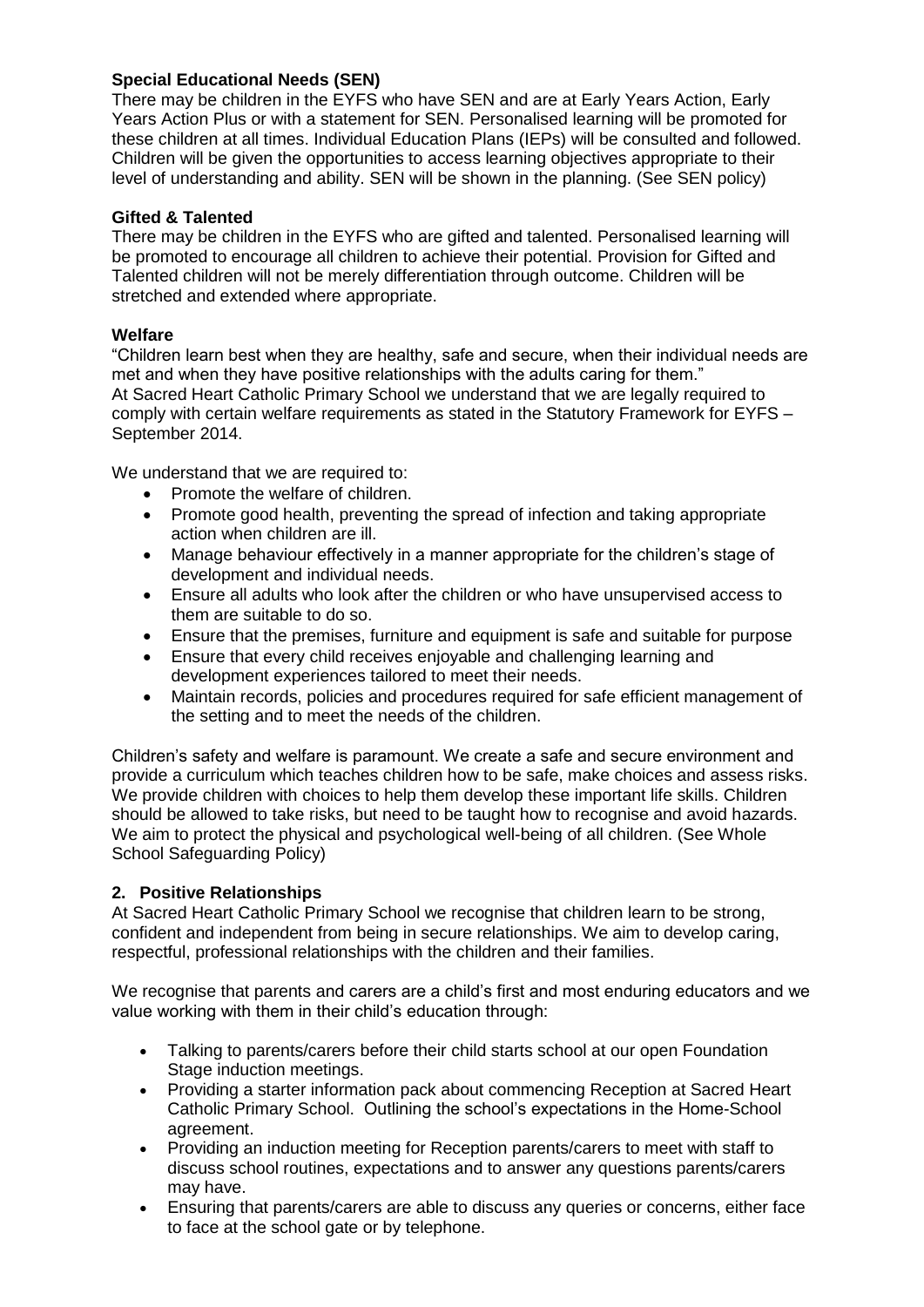- Providing information through the school newsletters.
- Publishing a half-term overview detailing the areas of learning.
- Sharing the children's online 'Learning Journey' Tapestry with parents/carers and valuing the on-going contributions to this from parents/carers.
- Offering three parent/teacher consultation meetings per year at which their child's progress is discussed.
- Sending a written report on their child's attainment and progress at the end of their time in reception.
- Parents are invited to a range of activities throughout the school year such as whole school mass, Christmas productions and sports day.
- Offering opportunities for parents and carers to visit the school on a volunteer basis to assist with the children's learning e.g. hearing readers.

All staff in the Foundation Stage aim to develop good relationships with all children, interacting positively with them and taking time to listen to them.

# **3. Enabling Environments**

At Sacred Heart Catholic Primary School we recognise that the environment plays a key role in supporting and extending the children's development, where the children feel confident, secure and challenged. The children have daily access to an indoor and outdoor environment that is set up in discrete areas of learning with planned continuous provision. Play-based learning is paramount and children have opportunities to direct their own learning with planned opportunities provided by staff.

We plan a learning environment, both indoors and outdoors, that encourages a positive attitude to learning and reflects the individual's interests, passions and abilities. We encourage the children to make their own selection of the activities on offer, as we believe that this encourages independent learning. We ensure that resources and spaces are safe to use and checked regularly.

# *The Learning Environment*

The Reception classroom is organised to allow children to explore and learn securely and safely. There are specific areas that offer a range of different experiences that allow them to engage, explore and investigate.

Children have access to both inside and outside area across the day; this has a positive effect on the children's development. Reception have their own outdoor learning area.

## **4. Learning and Development**

*Early Years Foundation Stage Curriculum*

There are seven areas of learning and development that shape educational provision in early years settings. All areas of learning and development are important and interconnected. None of the areas of learning can be delivered in isolation from the others. Our children's learning experiences enable them to develop competency and skill across a number of learning areas.

They require a balance of adult led and child initiated activities in order for most children to reach the Early Learning Goals at the end of EYFS. Three areas are particularly crucial for igniting children's curiosity and enthusiasm for learning, and for building their capacity to learn, form relationships and thrive.

The three Prime areas are:

- 1. Personal, Social and Emotional Development
- 2. Communication and Language
- 3. Physical Development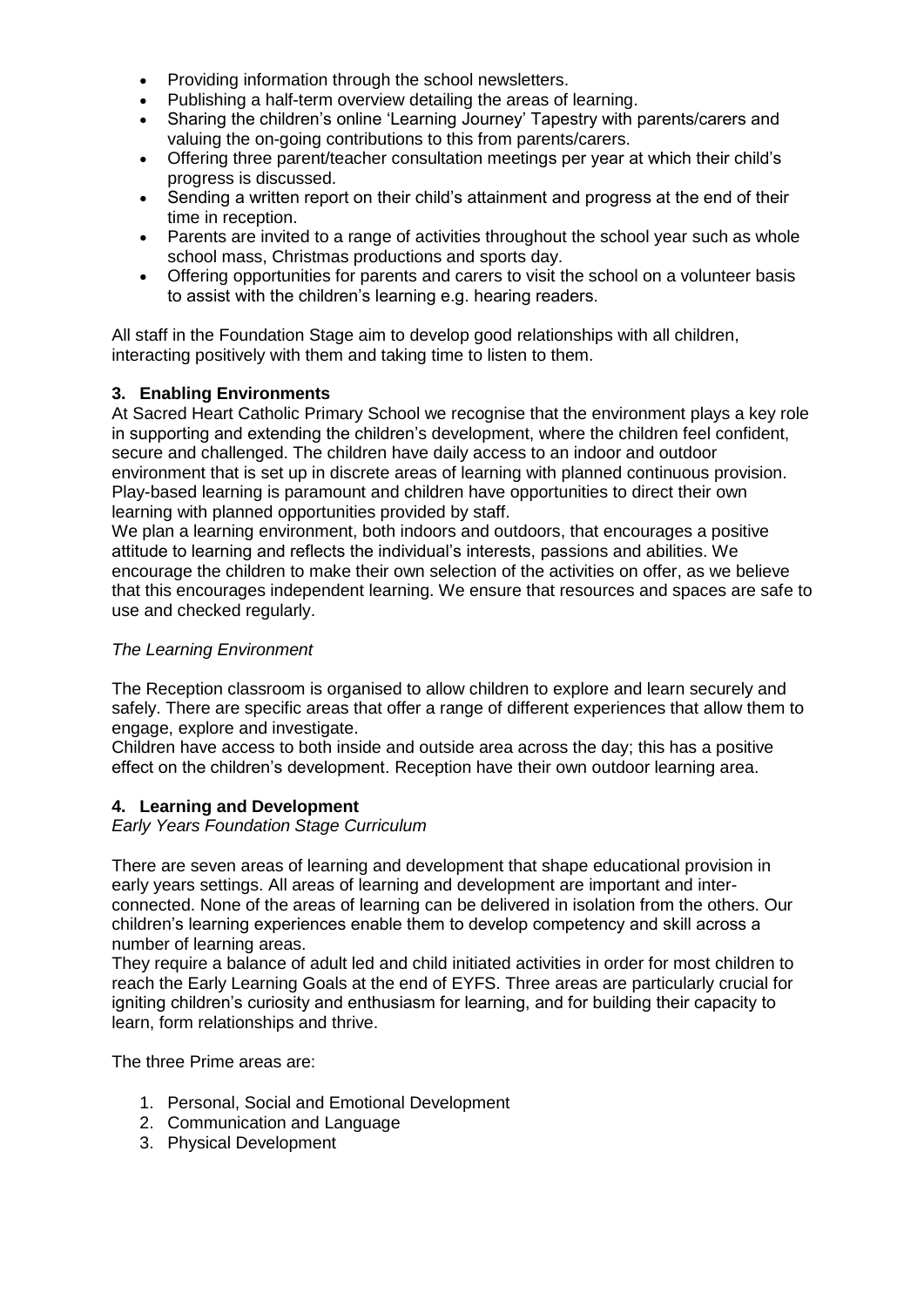Staff will also support children in four specific areas, through which the three prime areas are strengthened and applied.

Specific Areas:

- 1. Literacy
- 2. Mathematics
- 3. Understanding the world
- 4. Expressive arts and design

Children's development levels are assessed and as time progresses in Foundation, the balance will shift towards a more equal focus on all areas of learning, as children grow in confidence and ability within the three prime areas.

However, if a child's progress in any of the prime areas gives cause for concern, staff will discuss this with the child's parents/carers and agree how to support the child.

Children in the Foundation Stage also participate in a daily phonics sessions, following the guidance in the DFES "Jolly Phonics" and "Letters & Sounds" phonics programme.

## *Characteristics of Effective Learning*

We ensure that our environment and delivery of the curriculum incorporates the three characteristics of effective teaching and learning:

Playing and exploring – children will have opportunities to investigate and experience things, and 'have a go'.

*'Children's play reflects their wide ranging and varied interests and preoccupations. In their play children learn at their highest level. Play with peers is important for children's development.'*

Through play, our children explore and develop learning experiences, which help them make sense of the world. They practise and build up ideas, learn how to control themselves and understand the need for rules. They have the opportunity to think creatively alongside other children as well as on their own. They communicate with others as they investigate and solve problems.

Active learning – children will have time and space to concentrate and keep on trying if they encounter difficulties, and enjoy their achievements.

*'Children learn best through physical and mental challenges. Active learning involves other people, objects, ideas and events that engage and involve children for sustained periods.'* Active learning occurs when children are motivated and interested. Children need some independence and control over their learning. As children develop their confidence, they learn to make decisions. It provides children with a sense of satisfaction as they take ownership of their learning.

Creating and thinking critically – we encourage and support children to have and develop their own ideas, make links between ideas, and develop strategies for doing things.

*"When children have opportunities to play with ideas in different situations and with a variety of resources, they discover connections and come to new and better understandings and ways of doing things. Adult support in this process enhances their ability to think critically and ask questions."*

Children should be given the opportunity to be creative through all areas of learning. Adults can support children's thinking and help them make connections by showing interest, offering encouragement, clarifying ideas and asking open ended questions. Children can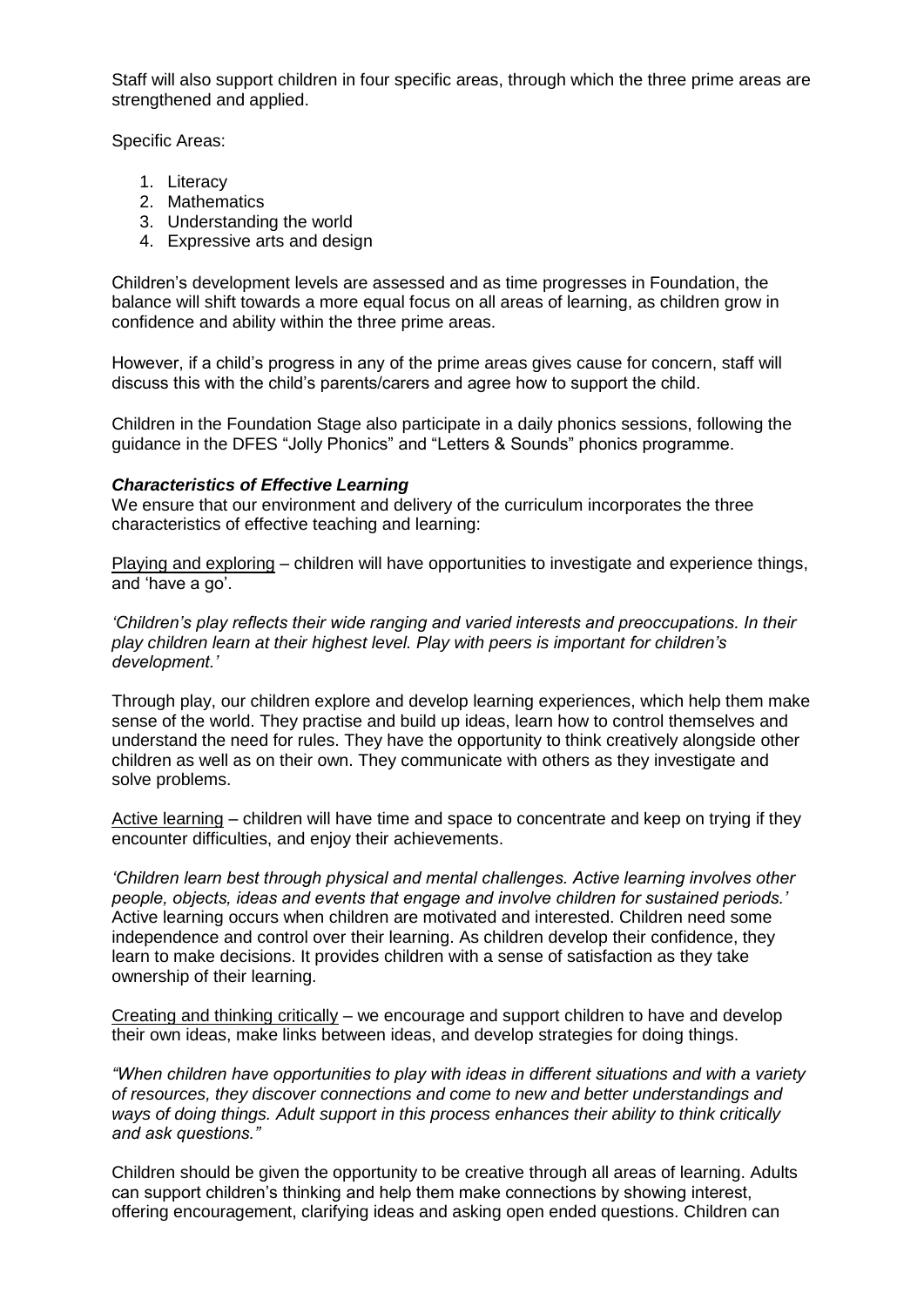access resources and move around the classroom freely and purposefully to extend their learning.

#### **Planning**

The Early Learning Goals provide the basis for planning throughout the Foundation Stage and are described in the DfE's Statutory Framework. The supporting document Development Matters helps teaching staff break down the curriculum into age appropriate objectives that will help the children reach the Goals.

The planning is based upon themes with discrete directed teaching of phonics, maths and reading. However, planning, which is based upon a different topic and acts as vehicle of interest to deliver the children's next steps in learning, also therefore responds to the needs, achievement and interest of the children. Our medium-term planning identifies the intended learning, with outcomes, for children working towards the Early Learning Goals. This medium term planning is shared with parents and carers in the form of the half termly newsletter.

#### **Observations**

Foundation Stage staff are trained to use observations as the basis for planning, observing children to identify their achievements, interests and next steps for learning. These observations then lead the direction of the planning. Relevant and significant observations are recorded in the children's online Learning Journeys, Tapestry.

#### **Assessment**

During the first term in Reception, the teacher assesses the ability of each child using a baseline assessment. These assessments allow us to identify patterns of attainment within the cohort, in order to adjust the teaching programme for individual children and groups of children.

The Foundation Stage Profile is the nationally employed assessment tool that enables teachers to record their observations at the end of the Foundation Stage, and to summarise pupils' progress towards the Early Learning Goals. It covers each of the seven areas of learning contained in the curriculum guidance for the Foundation Stage.

We record each child's level of development against the 17 Early Learning Goals as Emerging, Expected or Exceeding. We make regular assessments of children's learning, and we use this information to ensure that future planning reflects identified needs.

Assessment in the Foundation Stage takes the form of both formal and informal observations, photographic evidence and through planned activities. Assessment is completed regularly and involves both the teacher and other adults, as appropriate. The collection of assessment data in the Foundation Stage Profile is a statutory requirement. We keep a record of children's progress for each term, aiding assessment and tracking of children through the school. We record each child's level of development to be just working towards, comfortably working within or securely working within the Development Matters age-bands.

At the end of the final term in Reception we send a summary of these assessments to the local authority. Parents and carers receive this information at the end of term along with their child's end of year report. The child's next teacher uses this information to make plans for the year ahead.

## **Teaching & Learning Styles**

The features of effective teaching and learning in our school are defined in our policy on teaching and learning. They apply to teaching and learning in the Foundation Stage just as much as they do to the teaching and learning in Key Stage 1 or 2.

The more general features of good practice in our school that relate to the Foundation Stage are: